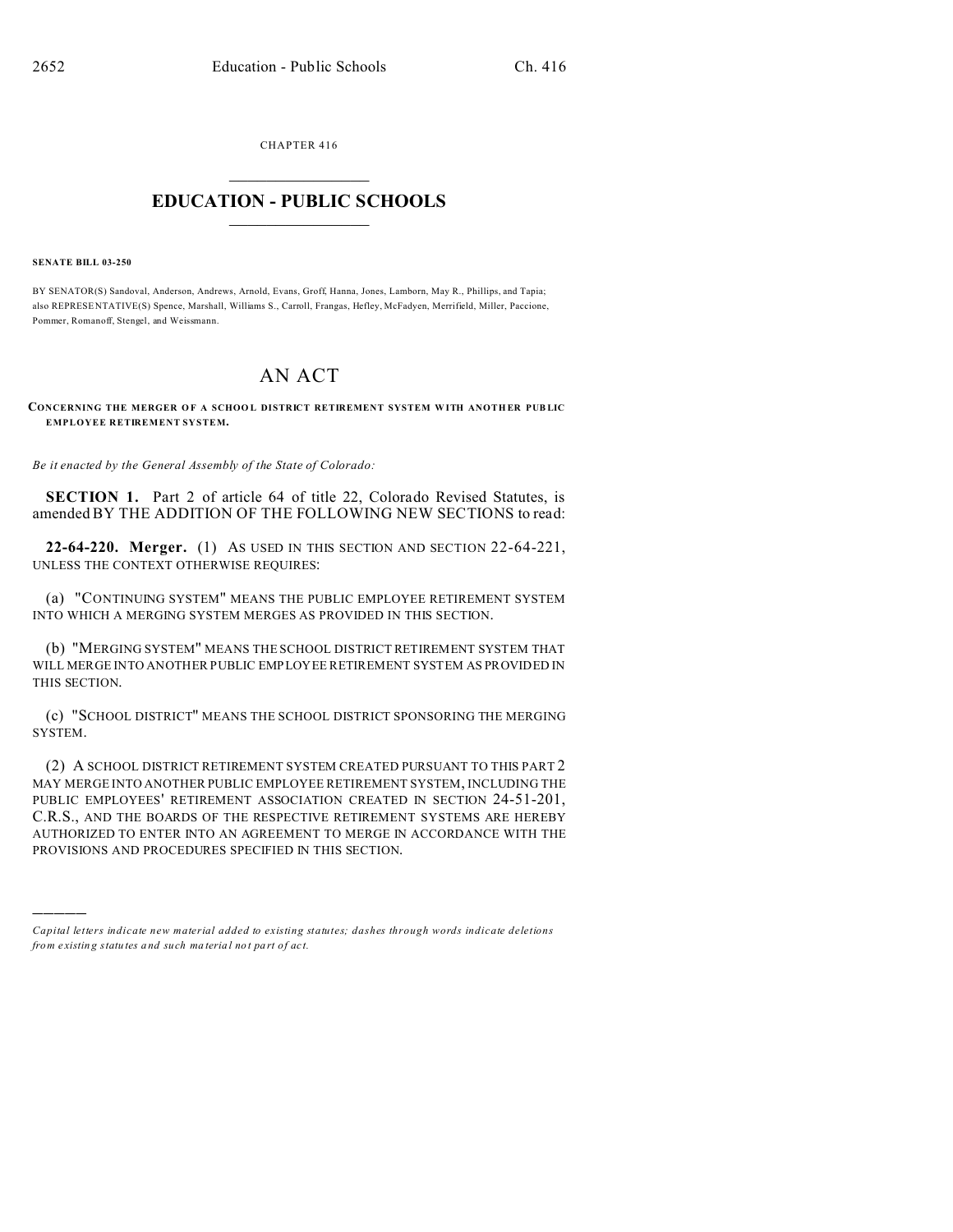(3) THE TERMS OF A MERGER ENTERED INTO PURSUANT TO THIS SECTION SHALL BE BINDING ON THE GOVERNING BODIES OF THE MERGINGSYSTEM, THE SCHOOL DISTRICT, AND THE CONTINUING SYSTEM. THE TERMS OF THE AGREEMENT TO MERGE MAY INCLUDE ADDITIONAL PROVISIONS NECESSARY OR CONVENIENT TO THE IMPLEMENTATION OF THE MERGER AS ARE ACCEPTABLE TO THE GOVERNING BODIES OF THE MERGING SYSTEM, THE SCHOOL DISTRICT, AND THE CONTINUING SYSTEM.

(4) (a) THE EFFECTIVE DATE OF THE MERGER, UNLESS TERMINATED AS HEREIN PROVIDED, SHALL BE JANUARY 1, 2005, AT WHICH TIME ALL ASSETS, LIABILITIES, AND OBLIGATIONS OF THE MERGING SYSTEM SHALL BECOME THE ASSETS, LIABILITIES, AND OBLIGATIONS OF THE CONTINUING SYSTEM WITHOUT ANY FURTHER ACT OR DOCUMENT OF TRANSFER BY THE GOVERNING BODIES OF THE MERGING SYSTEM, CONTINUING SYSTEM, AND SCHOOL DISTRICT. COSTS OF THE MERGER ALLOCATED TO THE SCHOOL DISTRICT AS CALCULATED IN THE DECEMBER 2003 VALUATION SHALL BE PAID ON THE EFFECTIVE DATE OF THE MERGER. ON OR BEFORE JULY 1, 2004, THE MERGING SYSTEM, SCHOOL DISTRICT, ORCONTINUING SYSTEM MAY TERMINATE THE MERGER BY GIVING WRITTEN NOTICE OF TERMINATION TO THE OTHER PARTIES. THE RIGHT TO TERMINATE THE MERGER ON OR BEFORE JULY 1, 2004, SHALL BE UNRESTRICTED AND MAY BE EXERCISED WITHOUT CAUSE. AFTER JULY 1, 2004, TO DECEMBER 31, 2004, THE MERGING SYSTEM, SCHOOL DISTRICT, OR CONTINUING SYSTEM SHALL HAVE THE RIGHT TO TERMINATE THE MERGER BY GIVING WRITTEN NOTICE OF TERMINATION TO THE OTHER PARTIES, BUT ONLY IN THE EVENT THAT ONE OR MORE OF THE FOLLOWING CONDITIONS EXISTS:

(I) THE RETIREMENT ASSETS OF THE MERGING SYSTEM AND MONEYS AVAILABLE TO THE SCHOOL DISTRICT FOR TRANSFER TO THE CONTINUING SYSTEM UPON MERGER ARE INSUFFICIENT TO FULLY FUND ALL LIABILITIES ASSOCIATED WITH BENEFITS, AS CALCULATED UNDER THE RULES OF THE MERGING SYSTEM AS THEY EXISTED THE DAY BEFORE THE EFFECTIVE DATE OF THE MERGER, AND MERGER COSTS AND FUND ALL OTHER ACTUARIAL COSTS AT THE FUNDED RATIO OF THE CONTINUING SYSTEM AS OF DECEMBER 31, 2003;

(II) ANY ASSETS OF THE MERGING SYSTEM ARE PREVENTED FROM BECOMING THE ASSETS OF THE CONTINUING SYSTEM ON THE EFFECTIVE DATE OF THE MERGER;

(III) A MATERIAL CHANGE HAS OCCURRED IN THE PLAN PROVISIONS OR EARNINGS ASSUMPTIONS OF THE MERGINGSYSTEM OR THE CONTINUING SYSTEM AFTER THE DATE OF THE MOST RECENT ACTUARIAL VALUATION;

(IV) LITIGATION HAS BEEN COMMENCED AGAINST ANY OF THE PARTIES WHEREIN CLAIMS OR DAMAGES ARE ASSERTED THAT ARE UNINSURED OR THE SUBJECT MATTER OF THE LITIGATION RELATES TO THE MERGER PROVIDED FOR HEREIN;

(V) THE CONTINUING SYSTEM IS UNSUCCESSFUL IN OBTAINING A DETERMINATION LETTER FROM THE FEDERAL INTERNAL REVENUE SERVICE AS TO THE CONTINUED QUALIFIED STATUS OF THE CONTINUING SYSTEM BASED ON THE MERGER AGREEMENT.

(b) UPON THE EFFECTIVE DATE OF THE MERGER, THE EMPLOYER, AS DEFINED IN SECTION 22-64-201, SHALL BECOME AN AFFILIATED EMPLOYER OF THE CONTINUING SYSTEM AND SHALL BE SUBJECT TO THE LAWS AND OTHER RULES RELATING TO AFFILIATED EMPLOYERS IN THE CONTINUING SYSTEM. UPON MERGER, ALL EMPLOYER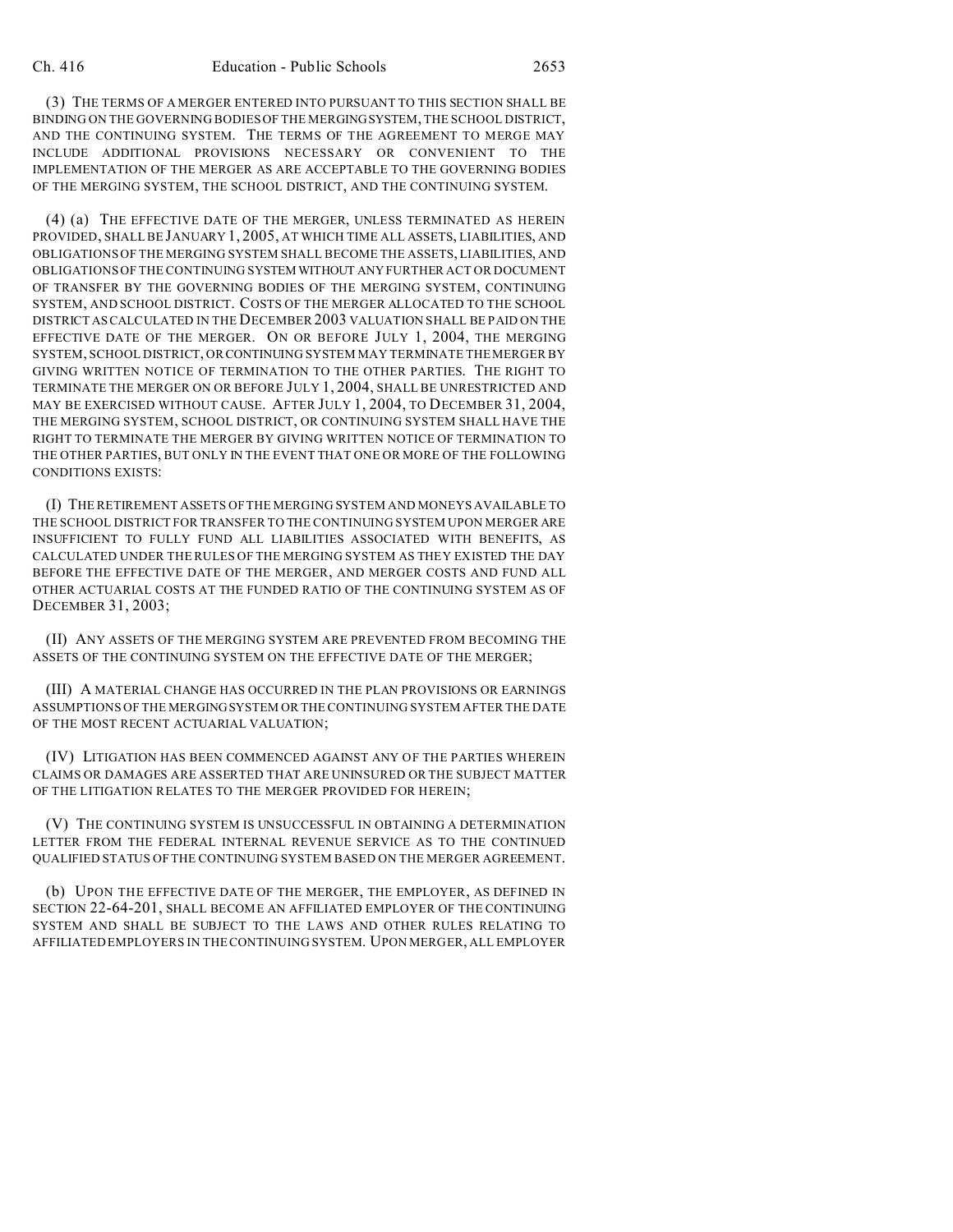AND EMPLOYEECONTRIBUTIONS OF ANY PARTICIPANT IN THE MERGING SYSTEM SHALL BE GOVERNED BY THE STATUTES AND RULES OF THE CONTINUING SYSTEM.

(c) THE MERGER SHALL NOT RESULT IN A REDUCTION OF RETIREMENT BENEFITS FOR ANY PERSON WHO, AS OF THE DAY BEFORE THE EFFECTIVE DATE OF THE MERGER, IS A RETIREE OR A BENEFICIARY RECEIVING A CURRENT BENEFIT AS SUCH BENEFITS EXISTED ON THE DAY BEFORE THE EFFECTIVE DATE OF THE MERGER.

(d) A RETIREE OR A BENEFICIARY OF A RETIREE OF THE MERGING SYSTEM RECEIVING A BENEFIT ON THE DAY BEFORE THE EFFECTIVE DATE OF THE MERGER SHALL RECEIVE THE SAME RETIREMENT BENEFIT INCREASES AND HAVE THE SAME ELIGIBILITY FOR HEALTH INSURANCE PARTICIPATION AND PREMIUM SUBSIDIES AS OTHER RETIREES OF THE CONTINUING SYSTEM. HOWEVER, ANY RETIREMENT BENEFIT INCREASEAWARDED TO RETIREES OF THE CONTINUING SYSTEM IN MARCH 2005 SHALL NOT BE AWARDED TO RETIREES OF THE MERGING SYSTEM AS THEY WILL RECEIVE AN ANNUAL COST OF LIVING INCREASE IN THEIR RETIREMENT BENEFITS EFFECTIVE ON OR BEFORE DECEMBER 31, 2004.

(e) A PERSON WHO IS NOT RETIRED AND IS AN ACTIVE MEMBER OF THE MERGING SYSTEM ON THE DAY BEFORE THE EFFECTIVE DATE OF THE MERGER SHALL NOT HAVE HIS OR HER ENTITLEMENT TO RETIREMENT BENEFITS REDUCED FROM THE LEVEL PROVIDED BY THE MERGING SYSTEM. THE PERSON SHALL HAVE THE RIGHT TO ELECT TO RECEIVE BENEFITS AT THE TIME OF RETIREMENT CALCULATED EITHER UNDER THE STATUTES AND RULES GOVERNING THE MERGING SYSTEM AS THEY EXISTED ON THE DAY BEFORE THE EFFECTIVE DATE OF THE MERGER OR THE LAWS AND RULES GOVERNING THE CONTINUING SYSTEM, AS THEY MAY BE AMENDED, BUT NOT BOTH. THE ACCOUNTS OF INACTIVE PARTICIPANTS OF THE MERGING SYSTEM AT THE TIME OF THE MERGER WHO ARE ENTITLED TO DEFERRED BENEFITS UPON ATTAINMENT OF THE REQUIRED RETIREMENT AGE UNDER THE PROVISIONS OF THE MERGING SYSTEM SHALL BE MAINTAINED BY THE CONTINUING SYSTEM AS SEPARATE ACCOUNTS, AND ALL RIGHTS AND BENEFITS ASSOCIATED THEREWITH SHALL BE GOVERNED BY THE PROVISIONS OF THE MERGING SYSTEM IN EFFECT BEFORE THE MERGER. UPON RETIREMENT, SUCH PERSONS SHALL BE CONSIDERED RETIREES OF THE CONTINUING SYSTEM AND THEREBY ELIGIBLE TO RECEIVE THE SAME RETIREMENT BENEFIT INCREASES, HEALTH INSURANCE PARTICIPATION, AND PREMIUM SUBSIDIES AS OTHER RETIREES OF THE CONTINUING SYSTEM.

(f) THE RETIREMENT BENEFITS AND ANY OTHER BENEFITS OF THOSE PERSONS HIRED OR REHIRED BY THE EMPLOYER ON OR AFTER THE EFFECTIVE DATE OF THE MERGER SHALL BE GOVERNED EXCLUSIVELY BY THE STATUTES AND RULES OF THE CONTINUING SYSTEM AS THEY EXIST OR ARE AMENDED. THE BENEFITS OF SUCH PERSONS SHALL NOT BE GOVERNED BY ANY PROVISIONS OF PARAGRAPHS  $(c)$ ,  $(d)$ ,  $(e)$ , AND  $(h)$  OF THIS SUBSECTION (2).

(g) THE BOARDS OF TRUSTEES OF THE MERGING AND CONTINUING SYSTEMS AND THE BOARD OF EDUCATION OF THE SCHOOL DISTRICT SHALL DEVELOP AND IMPLEMENT A SCHEDULE FOR THE MERGER THAT SHALL BE SUFFICIENT TO ALLOW AN ORDERLY AND RESPONSIBLE TRANSITION AND IMPLEMENTATION OF THE TERMS OF THE MERGER.

(h) A PERSON WHO IS A RETIREE OF THE MERGING SYSTEM BEFORE THE EFFECTIVE DATE OF THE MERGER SHALL NOT BE SUBJECT TO A BENEFIT REDUCTION DUE TO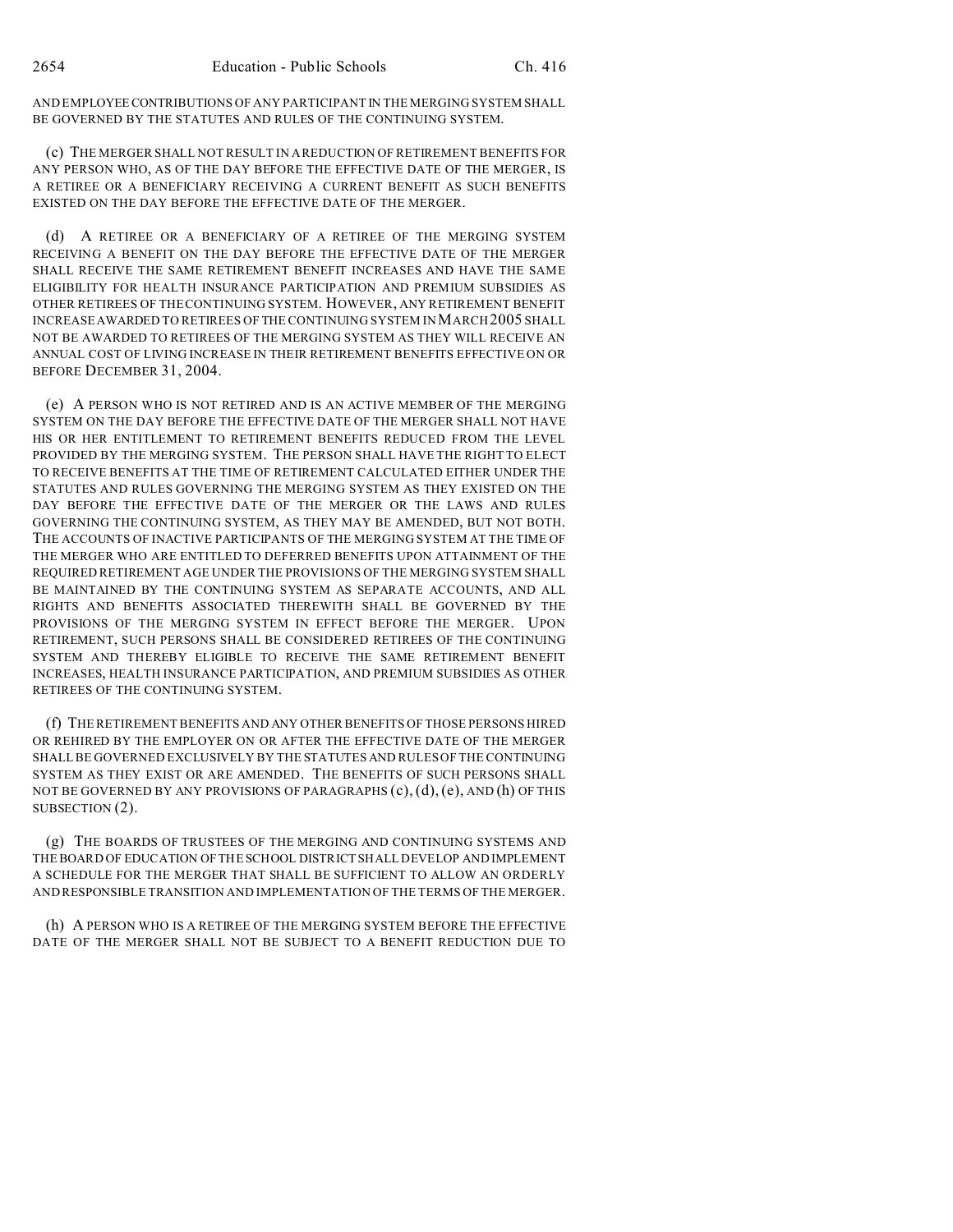POSTRETIREMENT EMPLOYMENT WITH AN AFFILIATED EMPLOYER OF THE CONTINUING SYSTEM BEFORE THE EFFECTIVE DATE OF THE MERGER AS LONG AS THE RETIREE CONTINUES TO BE EMPLOYED BY THAT SAME EMPLOYER. A PERSON WHO IS A RETIREE OF THE CONTINUING SYSTEM BEFORE THE EFFECTIVE DATE OF THE MERGER SHALL NOT BE SUBJECT TO A BENEFIT REDUCTION DUE TO POSTRETIREMENT EMPLOYMENT WITH AN EMPLOYER AS LONG AS THE RETIREE CONTINUES TO BE EMPLOYED BY THE SAME EMPLOYER. A RETIREE SO SITUATED SHALL BE ENTITLED TO A SECOND AND ENTIRELY SEPARATE RETIREMENT COVERAGE SEGMENT UNDER THE LAWS AND RULES GOVERNING THE CONTINUING SYSTEM.

(i) AN ACTUARIAL VALUATION REGARDING THE MERGER SHALL ESTABLISH AN ESTIMATED COST OF THE MERGER, INCLUDING ASSETS, LIABILITIES, OTHER OBLIGATIONS, AND ADMINISTRATIVE COSTS, AS OF DECEMBER 31, 2003. IN DETERMINING THE COST OF THE MERGER, THE ASSETS OF THE MERGING SYSTEM SHALL BE VALUED AT THEIR MARKET VALUES ON THE RELEVANT VALUATION DATES, AND THE LIABILITIES, OBLIGATIONS, AND ADMINISTRATIVE COSTS SHALL BE ACTUARIALLY DETERMINED BASED UPON GENERALLY ACCEPTED ACTUARIAL PRINCIPLES.

(j) (I) A FINAL ACTUARIAL VALUATION OF THE COSTS OF THE MERGER, BASED UPON THE ACTUARIAL VALUATION DATED DECEMBER 31, 2004, SHALL BE RECEIVED NO LATER THAN JUNE 1, 2005. UPON RECEIPT OF THE FINAL ACTUARIAL VALUATION, A FINAL RECONCILIATION OF THE COSTS AND ACTUARIAL FUNDING OF THE MERGER BY THE RESPECTIVE PARTIES SHALL BE DETERMINED.

(II) IN THE EVENT OF AN ACTUARIAL FUNDING DIFFERENTIAL WHEREBY THE MERGING SYSTEM FUNDING RATIO IS BELOW THAT OF THE CONTINUING SYSTEM RELATING TO RETIREMENT BENEFITS, THE CONTRIBUTION RATE FOR EMPLOYERS, AS DEFINED IN SECTION 22-64-201 (10), SHALL BE INCREASED FOR SO LONG AS NECESSARY TO ACTUARIALLY AMORTIZESUCH DIFFERENTIAL, TOGETHER WITH A RATE OF RETURN EQUIVALENT TO THE ACTUARIAL INVESTMENT ASSUMPTION RATE OF THE CONTINUING SYSTEM, OVER A PERIOD AGREED UPON BUT NOT TO EXCEED TEN YEARS.

(III) IN THE EVENT OF AN ACTUARIAL FUNDING DIFFERENTIAL WHEREBY THE MERGING SYSTEM FUNDING RATIO IS ABOVE THAT OF THE CONTINUING SYSTEM RELATING TO RETIREMENT BENEFITS, THE CONTRIBUTION RATE FOR EMPLOYERS, AS DEFINED IN SECTION 22-64-201 (10), SHALL BE REDUCED FOR SO LONG AS NECESSARY TO ACTUARIALLY AMORTIZE SUCH DIFFERENTIAL OVER A PERIOD AGREED UPON, BUT IN NO EVENT SHALL THE REDUCTION IN EMPLOYER CONTRIBUTION CAUSE THE CONTRIBUTION RATE OF EMPLOYERS, AS DEFINED IN SECTION 22-64-201 (10), TO BE BELOW THE AMOUNT NECESSARY TO PAY THE EMPLOYER ACTUARIAL NORMAL COST OF THE CONTINUING SYSTEM COMBINED WITH THE STATUTORY CONTRIBUTION RATE SPECIFIED TO BE MADE TO THE HEALTH CARE TRUST FUND OF THE CONTINUING SYSTEM.

(IV) FINAL RECONCILIATION OF ANY COSTS OF THE MERGER NOT RELATED TO RETIREMENT BENEFITS SHALL BE PAID WITHIN SIXTY DAYS FOLLOWING RECEIPT OF THE FINAL ACTUARIAL VALUATION.

(k) THE MERGER SHALL NOT REQUIRE SUBSIDY BY OR BETWEEN THE MERGING SYSTEM AND THE CONTINUING SYSTEM OR THE SCHOOL DISTRICT AND THE CONTINUING SYSTEM. THE CONTINUING SYSTEM SHALL RECEIVE FROM THE MERGING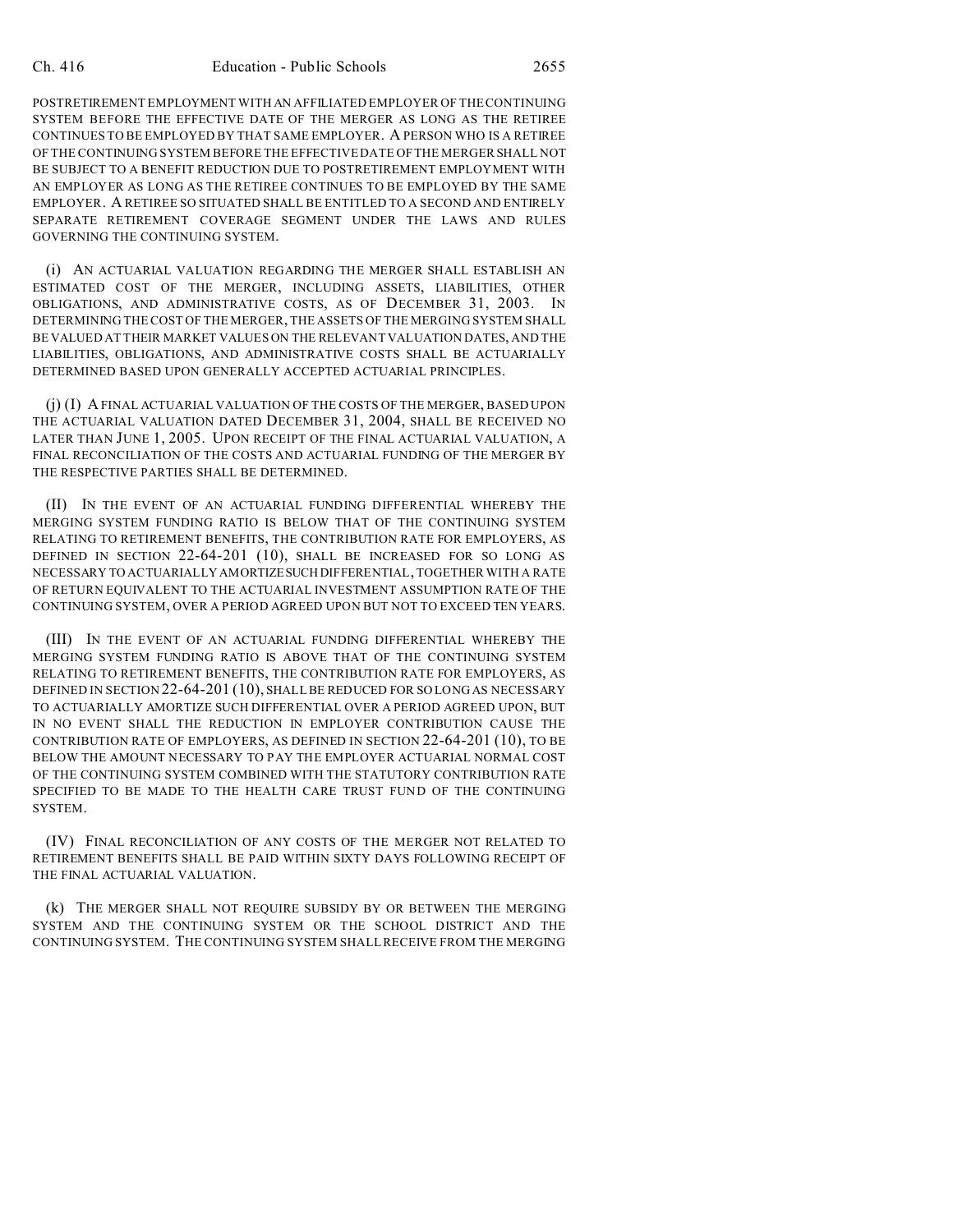SYSTEM AND SCHOOL DISTRICT ASSETS SUFFICIENT TO FULLY FUND ALL LIABILITIES ASSOCIATED WITH BENEFITS CALCULATED UNDER THE RULES OFTHEMERGINGSYSTEM AS THEY EXISTED THE DAY BEFORE THE EFFECTIVE DATE OF THE MERGER AND MERGER COSTS AND FUND ALL OTHER ACTUARIAL COSTS AT THE FUNDED RATIO OF THE CONTINUING SYSTEM AS OF DECEMBER 31, 2004.

(l) CONTINUING FIDUCIARY LIABILITY INSURANCE PROTECTION AND GENERAL BUSINESS AND EMPLOYER'S LIABILITY INSURANCE COVERAGE SHALL BE PROVIDED TO MEMBERS AND FORMER MEMBERS OF THE GOVERNING BODY OF THE MERGING SYSTEM AND TO EMPLOYEES AND FORMER EMPLOYEES OF THE MERGING SYSTEM ON AND AFTER THE EFFECTIVE DATE OF THE MERGER. THE INSURANCE SHALL ALSO NAME THE CONTINUING SYSTEM, THE MEMBERS OF THE GOVERNING BODY, AND EMPLOYEES AS NAMED INSUREDS. THE INSURANCE SHALL BE MAINTAINED BY THE CONTINUING SYSTEM FOR NOT LESS THAN TEN YEARS AFTER THE DATE OF MERGER, AND THE COST SHALL BE PAID BY THE SCHOOL DISTRICT OR MERGING SYSTEM.

(m) EACH STAFF MEMBER EMPLOYED BY THE MERGING SYSTEM ON THE DATE OF THE MERGER SHALL BECOME AN EMPLOYEE-AT-WILL OF THE CONTINUING SYSTEM AT A SALARY NOT LESS THAN THE ANNUAL SALARY RECEIVED FROM THE MERGING SYSTEM AS OF JUNE 1, 2004, AND THE STAFF MEMBER'S EMPLOYMENT THEREAFTER SHALL BE GOVERNED BY THE POLICIES, RULES, AND STATUTES APPLICABLE TO THE EMPLOYEES OF THE CONTINUING SYSTEM. THE SCHOOL DISTRICT OR MERGING SYSTEM SHALL BE RESPONSIBLE FOR THE PAYMENT TO THE CONTINUING SYSTEM OF ANY ACCRUED EMPLOYMENT BENEFITS OTHER THAN BENEFITS PROVIDED FOR UNDER THE RETIREMENT SYSTEM OWED TO EACH EMPLOYEE OF THE MERGING SYSTEM.

(5) THE FINAL TERMS OF THE MERGER SHALL BE FIXED BY AGREEMENT AMONG THE GOVERNING BODIES OF THE MERGING SYSTEM, CONTINUING SYSTEM, AND SCHOOL DISTRICT IN ACCORDANCE WITH THEIR RESPECTIVE INTERNAL PROCEDURES AND THE REQUIREMENTS SET FORTH IN THIS SECTION. THE AGREEMENT, ONCE EXECUTED BY THE GOVERNING BODIES OF THE MERGING SYSTEM, CONTINUINGSYSTEM, AND SCHOOL DISTRICT, SHALL BE BINDING UPON THE MERGING SYSTEM, CONTINUING SYSTEM, AND SCHOOL DISTRICT AND SHALL THEREAFTER GOVERN THE RESULTING RELATIONSHIP AMONG THE MERGING SYSTEM, CONTINUING SYSTEM, AND SCHOOL DISTRICT AND THE PAYMENT OF BENEFITS TO MEMBERS OF THE MERGING SYSTEM AND THEIR BENEFICIARIES.

(6) IT IS THE INTENT OF THIS SECTION TO PROTECT, PRESERVE, AND, IN SOME INSTANCES, IMPROVE THE BENEFITS OF THE MEMBERS AND BENEFICIARIES OF THE MERGING SYSTEM. HOWEVER, INTEGRATING THE TWO SYSTEMS, AVOIDING UNNECESSARY ADMINISTRATIVE BURDENS, AND PRESERVING FLEXIBILITY IN THE FUTURE WILL REQUIRE A COMPLEX AGREEMENT AMONG THE GOVERNING BODIES OF THE MERGING SYSTEM, CONTINUING SYSTEM, AND SCHOOL DISTRICT AND ONE WITH MANY INTERRELATIONSHIPS. IN RECOGNITION OF THE FOREGOING, OF THE INCREASED PORTABILITY OF BENEFITS, AND OF OTHER ADVANTAGES THAT WILL ACCRUE TO THE PARTIES TO THE AGREEMENT, THE SCHOOL DISTRICTS OF COLORADO, AND THE PUBLIC, IT SHALL BE PRESUMED THAT THE AGREEMENT, ONCE EXECUTED, SUBSTANTIALLY MEETS THE REQUIREMENTS OF THIS SECTION, IMPROVES THE BENEFITS OF MEMBERS OF THE MERGING SYSTEM AND THEIR BENEFICIARIES, AND COMPLIES WITH ALL APPLICABLE LEGAL AND FIDUCIARY REQUIREMENTS. ANY PERSON WHO CONTENDS OTHERWISE SHALL BEAR THE BURDEN OFPROVING THAT ANY PROVISION CHALLENGED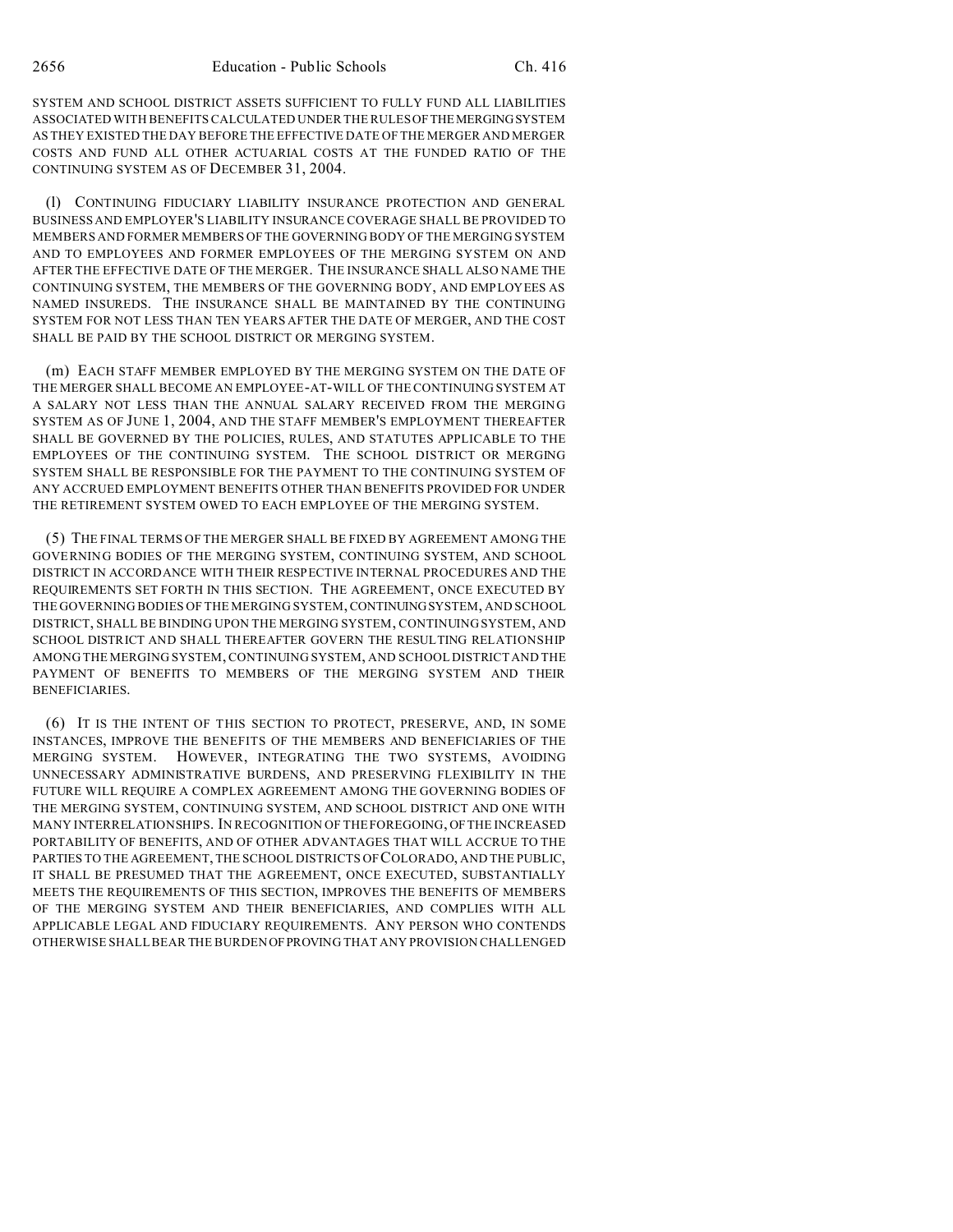DOES NOT SUBSTANTIALLY MEET ALL LEGAL REQUIREMENTS APPLICABLE IN THE CIRCUMSTANCES AND CONSIDERING THE AGREEMENT IN ITS TOTALITY.

**22-64-221. Transfer of assets.** UPON THE EFFECTIVE DATE OF A MERGER, AS PROVIDED IN SECTION 22-64-220, ALL ASSETS OF THE MERGING SYSTEM OR ITS PREDECESSOR SHALL BE TRANSFERRED TO AND SHALL VEST IN THE CONTINUING SYSTEM WITHOUT ANY FURTHER ACT OR DOCUMENT OF TRANSFER BY ANY OF THE THREE GOVERNING BODIES OF THE MERGING SYSTEM, THE CONTINUING SYSTEM, OR THE SCHOOL DISTRICT. THE MERGING SYSTEM, THE CONTINUING SYSTEM, OR BOTH MAY NEVERTHELESS TAKE SUCH ACTIONS AND EXECUTE SUCH CERTIFICATIONS OR OTHER INSTRUMENTS AS MAY BE CONVENIENT TO EVIDENCE THE CONSUMMATION OF SUCH MERGER, ITS EFFECTIVE DATE, AND THE ASSETS OR ANY PARTICULAR ASSET TRANSFERRED. ANY SUCH CERTIFICATION OR OTHER INSTRUMENT PURPORTEDLY EXECUTED BY AN AUTHORIZED OFFICER OF EITHER SYSTEM AND BEARING THE SEAL OF SUCH SYSTEM SHALL BE PRIMA FACIE EVIDENCE OF ALL MATTERS STATED IN THE CERTIFICATION OR INSTRUMENT AND MAY BE RELIED UPON BY ANY THIRD PARTY, WITHOUT FURTHER INQUIRY, INCLUDING, WITHOUT LIMITATION, ANY PUBLIC TRUSTEE OR OTHER PUBLIC OFFICIAL OF THIS OR ANY OTHER STATE OR LOCAL GOVERNMENT. IF ANY CERTIFICATION OR OTHER INSTRUMENT IS RECORDED IN THE APPROPRIATE REAL ESTATE RECORDS IN THIS OR ANY OTHER STATE OR LOCAL GOVERNMENT, A COPY OF THE CERTIFICATION OR INSTRUMENT, WHEN DULY CERTIFIED BY THE CUSTODIAN OF THE REAL ESTATE RECORDS TO BE A TRUE COPY OF THE RECORDED ORIGINAL, SHALL HAVE THE SAME EFFECT AS THE ORIGINAL.

**SECTION 2.** 24-51-101 (20), Colorado Revised Statutes, is amended to read:

**24-51-101. Definitions.** As used in this article, unless the context otherwise requires:

(20) "Employer" means the state of Colorado, the general assembly, any state department, board, commission, bureau, agency, or institution, the Colorado association of school boards, the Colorado high school activities association, the fire and police pension association, the special districts association, the Colorado water resources and power development authority, the public employees' retirement association, all school districts in Colorado including a charter school district, except in the city and county of Denver, and any political subdivision, city, municipality, county, housing authority, special district, library district, regional planning commission, public hospital, county or district health department, state university, state college, state junior college, or other public entity that is affiliated with the plan.

**SECTION 3.** Part 2 of article 51 of title 24, Colorado Revised Statutes, is amended BY THE ADDITION OF A NEW SECTION to read:

**24-51-219. Merger of school district retirement system.** THE BOARD SHALL BE EMPOWERED TO NEGOTIATE AND IMPLEMENT A MERGER OF A SCHOOL DISTRICT RETIREMENT SYSTEM CREATED PURSUANT TO PART 2 OF ARTICLE 64 OF TITLE 22, C.R.S., INTO THE ASSOCIATION IN ACCORDANCE WITH THE PROVISIONS OF SECTIONS 22-64-220 AND 22-64-221, C.R.S.

**SECTION 4.** The introductory portion to 24-51-401 (1.7), Colorado Revised Statutes, is amended to read: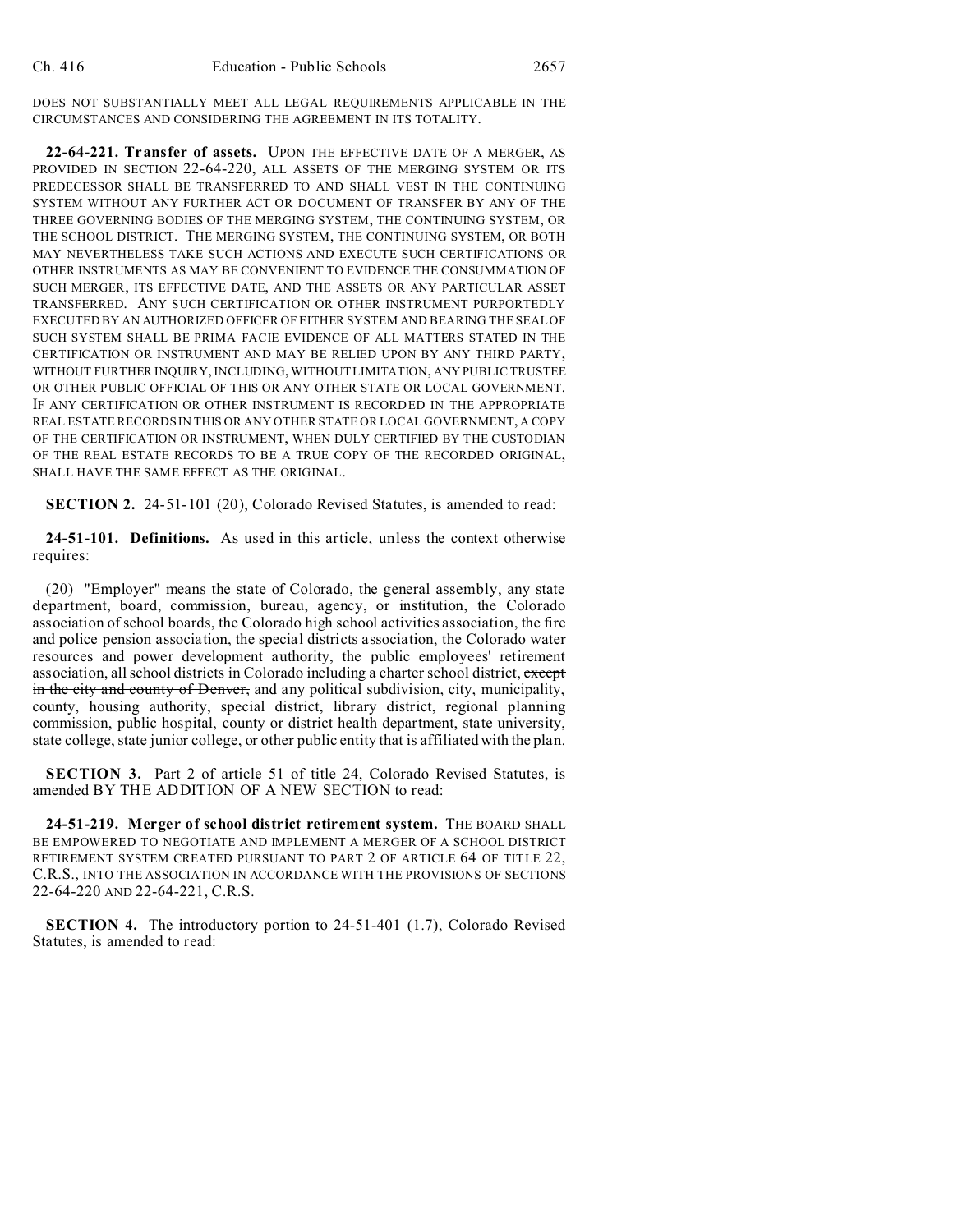**24-51-401. Employer and member contributions.** (1.7) Employers designated as state employers by rule of the board shall forward to the association by the tenth calendar day of each month a monthly contribution report and the full amount of employer and member contributions. Employers designated as school employers by rule of the board and municipal division employers shall forward to the association, by the date established by rule of the board, a monthly contribution report and the full amount of employer and member contributions. Except as provided in subsection (7) of this section,  $\frac{1}{4}$  in section 24-51-408.5 (6), AND SECTION 22-64-220 (4) (j), C.R.S., such contributions shall be based upon the rates for the appropriate division as set forth in the following table multiplied by the total gross salary paid to members for the preceding month:

**SECTION 5.** The introductory portion to 24-51-1101 (1) and 24-51-1101 (1.5) (a), Colorado Revised Statutes, are amended to read:

**24-51-1101. Employment after service retirement - repeal.** (1) Except as otherwise provided in subsection (1.5) or (1.7) of this section OR SECTION 22-64-220 (4) (h), C.R.S., a service retiree from any division may be employed by an employer, whether or not in a position subject to membership, and receive a salary without reduction in benefits if the service retiree has not worked for any employer, as defined in section 24-51-101 (20), during the month of the effective date of retirement, and if:

 $(1.5)$  (a) EXCEPT AS OTHERWISE PROVIDED IN SECTION 22-64-220 (4) (h), C.R.S., a service retiree who is hired as a nonlicensed employee of a school district in which the district board of education has adopted a resolution declaring a critical shortage of nonlicensed employees pursuant to section 22-32-109 (1) (f) (II) (A), C.R.S., may receive a salary from the school district without reduction in benefits, regardless of the number of hours or days worked in the calendar year, if the service retiree has not worked for any employer, as defined in section 24-51-101 (20), during the month of the effective date of retirement. A service retiree described in this paragraph (a) who works for any employer, as defined in section 24-51-101 (20), during the month of the effective date of retirement shall be subject to a reduction in benefits as provided in section 24-51-1102 (2).

**SECTION 6.** 24-51-1102 (1), Colorado Revised Statutes, is amended to read:

**24-51-1102. Reduction of a service retirement benefit.** (1) EXCEPT AS OTHERWISE PROVIDED IN SECTION 22-64-220 (4) (h), C.R.S., employment of a retiree by an employer, whether or not in a position subject to membership, that exceeds the daily or hourly calendar year limits stated in section 24-51-1101 (1) shall result in a reduction of the benefit of such retiree by five percent per day for any part of a day that exceeds said limits. Any reduction of benefits pursuant to the provisions of this subsection (1) that exceeds one hundred percent of the benefit shall be carried forward to reduce future months' benefits.

**SECTION 7.** 24-51-1103 (1), Colorado Revised Statutes, is amended to read:

**24-51-1103. Contributions for a retiree who returns to membership - benefit calculation upon subsequent retirement - survivor benefit rights - disability retirement benefits.** (1) EXCEPT AS OTHERWISE PROVIDED IN SECTION 22-64-220